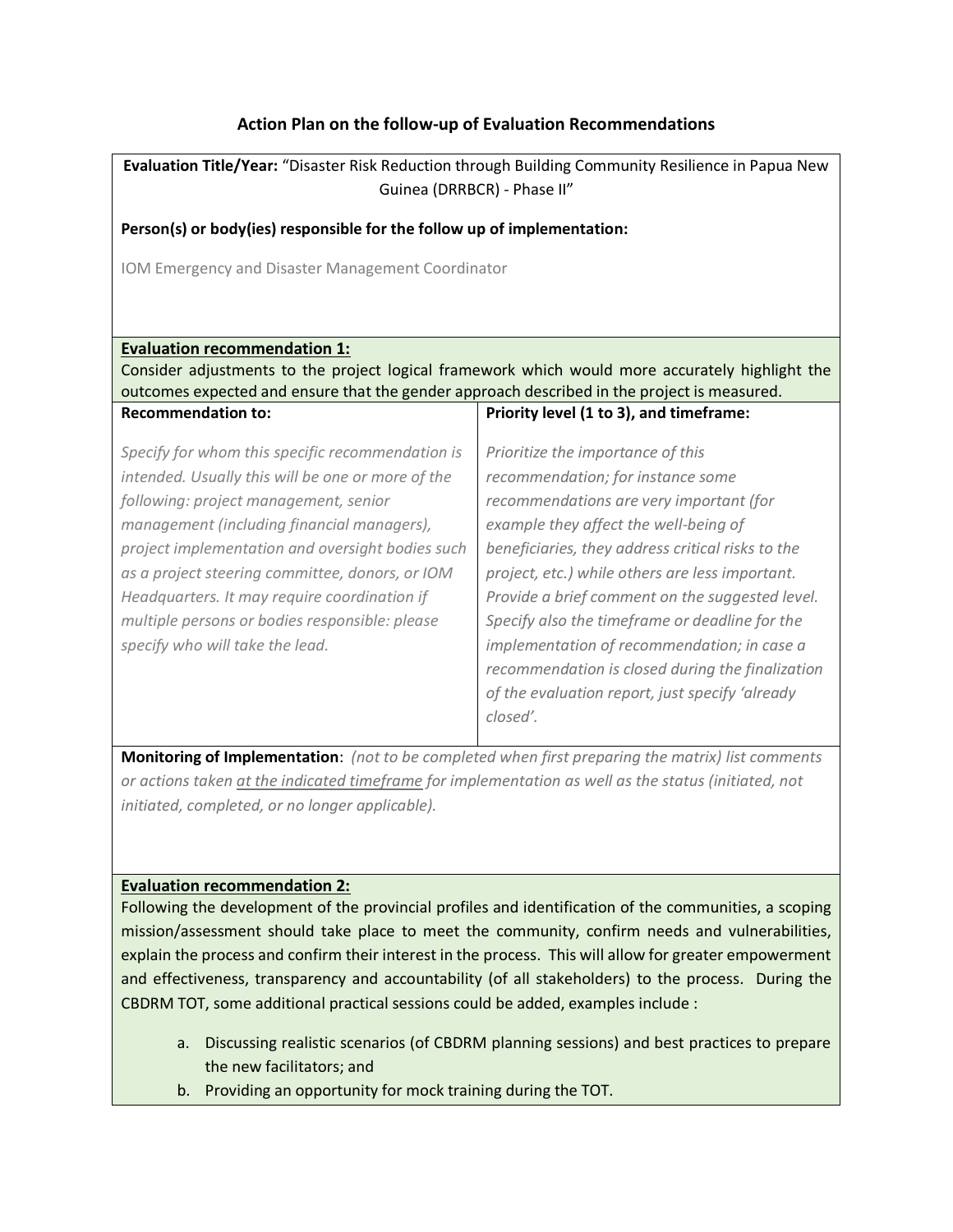| <b>Recommendation to:</b>                                                                    | Priority level (1 to 3), and timeframe:                                                                   |
|----------------------------------------------------------------------------------------------|-----------------------------------------------------------------------------------------------------------|
|                                                                                              |                                                                                                           |
|                                                                                              |                                                                                                           |
|                                                                                              |                                                                                                           |
|                                                                                              |                                                                                                           |
| <b>Monitoring of implementation:</b>                                                         |                                                                                                           |
|                                                                                              |                                                                                                           |
|                                                                                              |                                                                                                           |
|                                                                                              |                                                                                                           |
|                                                                                              |                                                                                                           |
|                                                                                              |                                                                                                           |
| <b>Evaluation recommendation 3:</b>                                                          |                                                                                                           |
|                                                                                              | Plans should clearly stipulate if they are at the community or ward level. For ward level planning, there |
|                                                                                              | should be clear distinction within the plan as to which activities may be more relevant to specific       |
|                                                                                              | communities versus the entire ward and socio-economic groups who should have representatives from         |
| the different communities in the ward.                                                       |                                                                                                           |
| <b>Recommendation to:</b>                                                                    | Priority level (1 to 3), and timeframe:                                                                   |
|                                                                                              |                                                                                                           |
|                                                                                              |                                                                                                           |
|                                                                                              |                                                                                                           |
|                                                                                              |                                                                                                           |
| <b>Monitoring of implementation:</b>                                                         |                                                                                                           |
|                                                                                              |                                                                                                           |
|                                                                                              |                                                                                                           |
|                                                                                              |                                                                                                           |
|                                                                                              |                                                                                                           |
|                                                                                              |                                                                                                           |
| <b>Evaluation recommendation 4:</b>                                                          |                                                                                                           |
|                                                                                              | IOM should develop an internal planning mechanism to determine what it can support in each plan and       |
|                                                                                              | make that information clear to the communities for transparency and accountability. Furthermore,          |
|                                                                                              | IOM should devise a method for programmatic monitoring of the communities that is realistic in terms      |
|                                                                                              | of staffing and resources and takes into account the expansion within new communities. This may           |
| entail using LLG or the DRM committees in the communities to support this effort as well.    |                                                                                                           |
| <b>Recommendation to:</b>                                                                    | Priority level (1 to 3), and timeframe:                                                                   |
|                                                                                              |                                                                                                           |
|                                                                                              |                                                                                                           |
|                                                                                              |                                                                                                           |
|                                                                                              |                                                                                                           |
|                                                                                              |                                                                                                           |
| <b>Monitoring of implementation:</b>                                                         |                                                                                                           |
|                                                                                              |                                                                                                           |
|                                                                                              |                                                                                                           |
|                                                                                              |                                                                                                           |
|                                                                                              |                                                                                                           |
|                                                                                              |                                                                                                           |
| <b>Evaluation recommendation 5:</b>                                                          |                                                                                                           |
| Consider developing a training strategy for capacity building on emergency response and DRR: |                                                                                                           |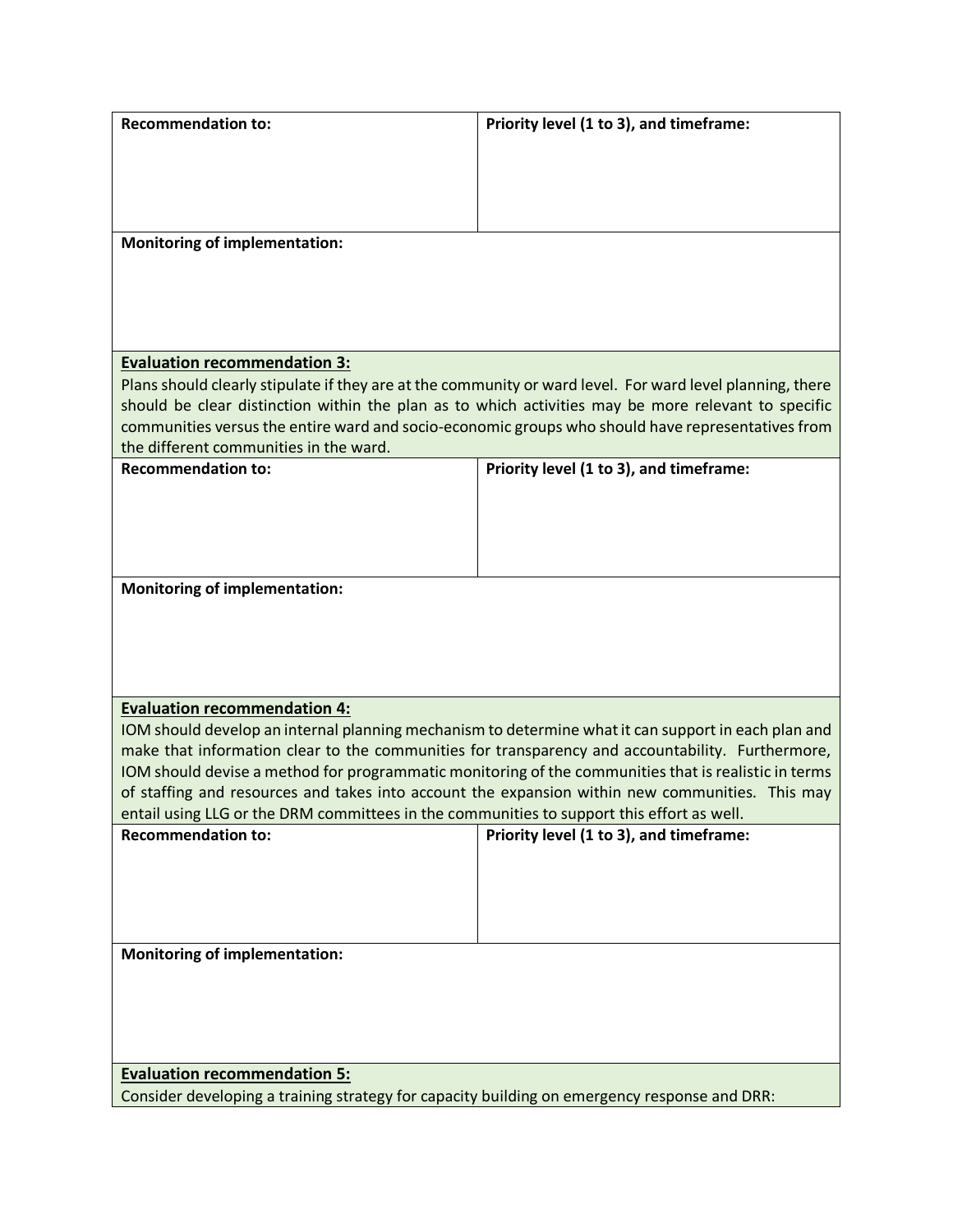|                                                                           | a. Conduct training at the provincial level to support DRM focal points all the way to the LLG |                                                                                                                                                 |  |
|---------------------------------------------------------------------------|------------------------------------------------------------------------------------------------|-------------------------------------------------------------------------------------------------------------------------------------------------|--|
|                                                                           | and ward; and                                                                                  |                                                                                                                                                 |  |
| b.                                                                        |                                                                                                | Develop a PGN-specific ToT package to be rolled out throughout the provinces and cost-                                                          |  |
|                                                                           | shared from different projects, 1 including possible basic tools such as assessment forms.     |                                                                                                                                                 |  |
| <b>Recommendation to:</b>                                                 |                                                                                                | Priority level (1 to 3), and timeframe:                                                                                                         |  |
|                                                                           |                                                                                                |                                                                                                                                                 |  |
|                                                                           |                                                                                                |                                                                                                                                                 |  |
|                                                                           |                                                                                                |                                                                                                                                                 |  |
|                                                                           |                                                                                                |                                                                                                                                                 |  |
|                                                                           | <b>Monitoring of implementation:</b>                                                           |                                                                                                                                                 |  |
|                                                                           |                                                                                                |                                                                                                                                                 |  |
|                                                                           |                                                                                                |                                                                                                                                                 |  |
|                                                                           |                                                                                                |                                                                                                                                                 |  |
|                                                                           | <b>Evaluation recommendation 6:</b>                                                            |                                                                                                                                                 |  |
|                                                                           |                                                                                                | IOM could consider the opportunity afforded by the CLS sessions to provide additional training to                                               |  |
|                                                                           |                                                                                                | community members whilst they are all together. This could include first aid training. Furthermore,                                             |  |
|                                                                           |                                                                                                | the community facilitators could be trained on other needs and capacities to transfer additional                                                |  |
| knowledge to their communities during the CLS sessions or at other times. |                                                                                                |                                                                                                                                                 |  |
|                                                                           |                                                                                                |                                                                                                                                                 |  |
| <b>Recommendation to:</b>                                                 |                                                                                                | Priority level (1 to 3), and timeframe:                                                                                                         |  |
|                                                                           |                                                                                                |                                                                                                                                                 |  |
|                                                                           |                                                                                                |                                                                                                                                                 |  |
|                                                                           |                                                                                                |                                                                                                                                                 |  |
|                                                                           |                                                                                                |                                                                                                                                                 |  |
|                                                                           | <b>Monitoring of implementation:</b>                                                           |                                                                                                                                                 |  |
|                                                                           |                                                                                                |                                                                                                                                                 |  |
|                                                                           |                                                                                                |                                                                                                                                                 |  |
|                                                                           |                                                                                                |                                                                                                                                                 |  |
|                                                                           | <b>Evaluation recommendation 7:</b>                                                            |                                                                                                                                                 |  |
|                                                                           |                                                                                                | The awareness programmes require improved monitoring in order to measure the actual benefits of                                                 |  |
|                                                                           |                                                                                                | these activities and adjust the programme accordingly. In addition, in line with the findings of IOM's                                          |  |
| <b>Recommendation to:</b>                                                 |                                                                                                | CKA, IOM should consider expanding into mobile technology to provide further messaging on disasters.<br>Priority level (1 to 3), and timeframe: |  |
|                                                                           |                                                                                                |                                                                                                                                                 |  |
|                                                                           |                                                                                                |                                                                                                                                                 |  |
|                                                                           |                                                                                                |                                                                                                                                                 |  |
|                                                                           |                                                                                                |                                                                                                                                                 |  |

 $\overline{a}$ 

<sup>1</sup> IOM's CCCM team has developed a guidance note on developing national authorities' training curriculum which could be beneficial.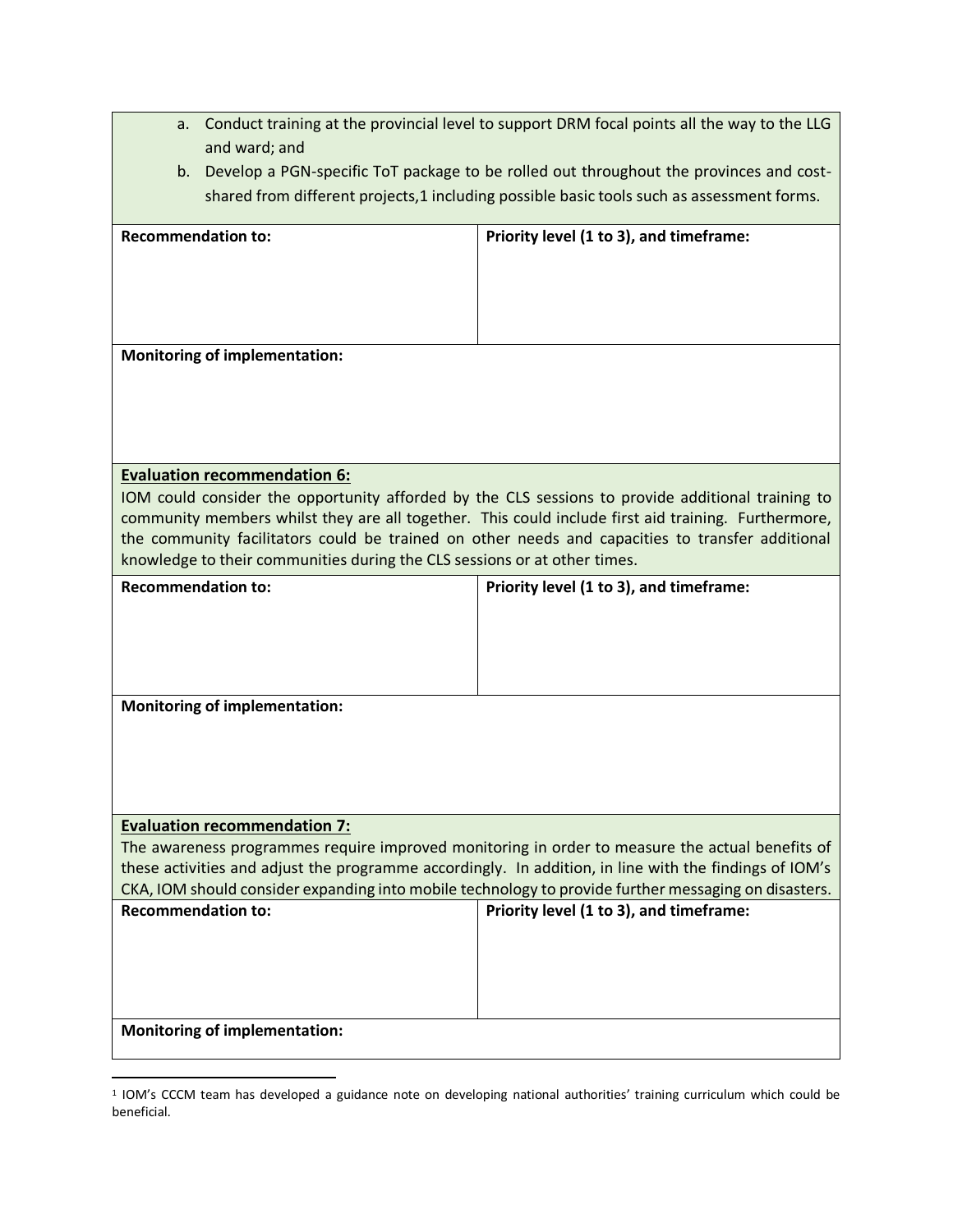#### **Evaluation recommendation 8:**

Support the provincial Government to set up a coordination structure for the DRR-related stakeholders including with the private sector in line with the DRR strategies; this should also further strengthen the relationship between the villages/communities and their local government. Furthermore, IOM should consider formalizing an MoU with the Red Cross in light of the close coordination in the provinces and to strengthen the coordination at the national level.

**Recommendation to: Priority level (1 to 3), and timeframe:** 

**Monitoring of implementation:**

# **Evaluation recommendation 9:**

Resource management unit should receive workplans (including human resource and procurement needs) from the operational teams in the capital and the field locations regularly and when projects are first funded to help planning and avoid unnecessary delays. Furthermore, the units should meet regularly to discuss any changes.

| <b>Recommendation to:</b> | Priority level (1 to 3), and timeframe: |
|---------------------------|-----------------------------------------|
|                           |                                         |
|                           |                                         |
|                           |                                         |
|                           |                                         |

**Monitoring of implementation:**

## **Evaluation recommendation 10:**

The feasibility and sustainability of the projects selected within the CBDRM plans should be done during the CBDRM process in order to ensure that IOM can plan how best to support the 18 communities it will assist during the implementation of the plans.

| <b>Recommendation to:</b> | Priority level (1 to 3), and timeframe: |
|---------------------------|-----------------------------------------|
|                           |                                         |
|                           |                                         |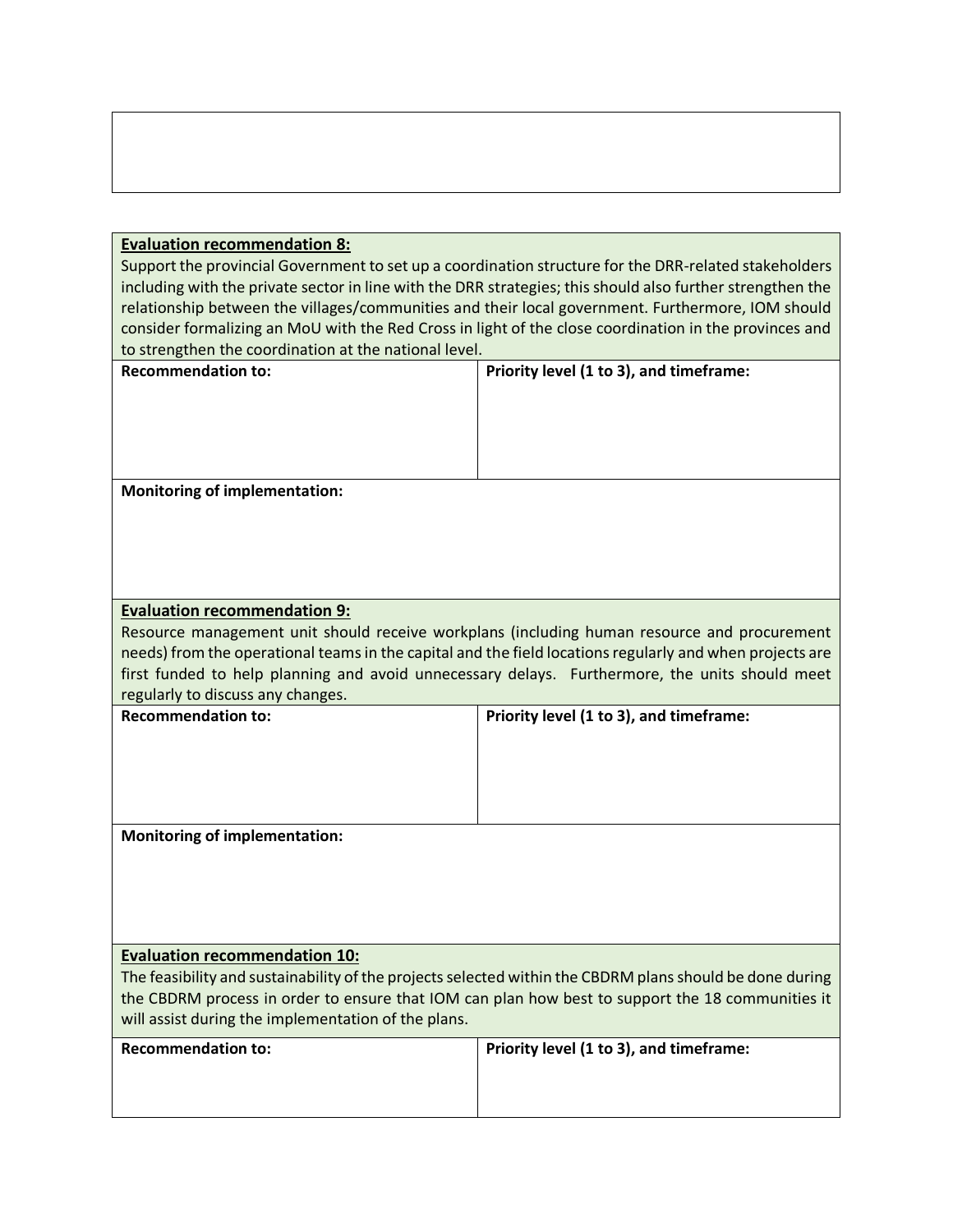| <b>Monitoring of implementation:</b>                                                                                                                                                              |                                                                                                                                                                                                      |  |
|---------------------------------------------------------------------------------------------------------------------------------------------------------------------------------------------------|------------------------------------------------------------------------------------------------------------------------------------------------------------------------------------------------------|--|
|                                                                                                                                                                                                   |                                                                                                                                                                                                      |  |
|                                                                                                                                                                                                   |                                                                                                                                                                                                      |  |
|                                                                                                                                                                                                   |                                                                                                                                                                                                      |  |
| <b>Evaluation recommendation 11:</b>                                                                                                                                                              |                                                                                                                                                                                                      |  |
|                                                                                                                                                                                                   | Conduct post-training follow up with participants of the CCCM and CORE training to determine how<br>they are using the training information or what may be needed to strengthen capacity development |  |
| efforts.                                                                                                                                                                                          |                                                                                                                                                                                                      |  |
| <b>Recommendation to:</b>                                                                                                                                                                         | Priority level (1 to 3), and timeframe:                                                                                                                                                              |  |
|                                                                                                                                                                                                   |                                                                                                                                                                                                      |  |
|                                                                                                                                                                                                   |                                                                                                                                                                                                      |  |
|                                                                                                                                                                                                   |                                                                                                                                                                                                      |  |
| <b>Monitoring of implementation:</b>                                                                                                                                                              |                                                                                                                                                                                                      |  |
|                                                                                                                                                                                                   |                                                                                                                                                                                                      |  |
|                                                                                                                                                                                                   |                                                                                                                                                                                                      |  |
|                                                                                                                                                                                                   |                                                                                                                                                                                                      |  |
| <b>Evaluation recommendation 12:</b><br>Determine how gender can be addressed (when feasible) as a specific topic within the project and                                                          |                                                                                                                                                                                                      |  |
| therefore mainstreamed with all participants and activities. Further sensitization of IOM staff may be                                                                                            |                                                                                                                                                                                                      |  |
| necessary as well as identifying external people (from IOM or consultants) who can assist. Existing                                                                                               |                                                                                                                                                                                                      |  |
| staff who have shown interest in the topic could help champion the approach with staff and in the<br>field.                                                                                       |                                                                                                                                                                                                      |  |
| <b>Recommendation to:</b>                                                                                                                                                                         | Priority level (1 to 3), and timeframe:                                                                                                                                                              |  |
|                                                                                                                                                                                                   |                                                                                                                                                                                                      |  |
|                                                                                                                                                                                                   |                                                                                                                                                                                                      |  |
|                                                                                                                                                                                                   |                                                                                                                                                                                                      |  |
| <b>Monitoring of implementation:</b>                                                                                                                                                              |                                                                                                                                                                                                      |  |
|                                                                                                                                                                                                   |                                                                                                                                                                                                      |  |
|                                                                                                                                                                                                   |                                                                                                                                                                                                      |  |
|                                                                                                                                                                                                   |                                                                                                                                                                                                      |  |
| <b>Evaluation recommendation 13:</b>                                                                                                                                                              |                                                                                                                                                                                                      |  |
| IOM should develop the CBDRM model with the Government that would be used by all stakeholders in<br>the country to ensure a consistent and complementary approach to community-based planning for |                                                                                                                                                                                                      |  |
| disasters. Furthermore, IOM should develop a strategy to transition out some of the communities it                                                                                                |                                                                                                                                                                                                      |  |
| has worked with and increase the participation of local Government once it has completed its<br>commitments within those communities. This would require clear understanding of the roles and     |                                                                                                                                                                                                      |  |
|                                                                                                                                                                                                   |                                                                                                                                                                                                      |  |